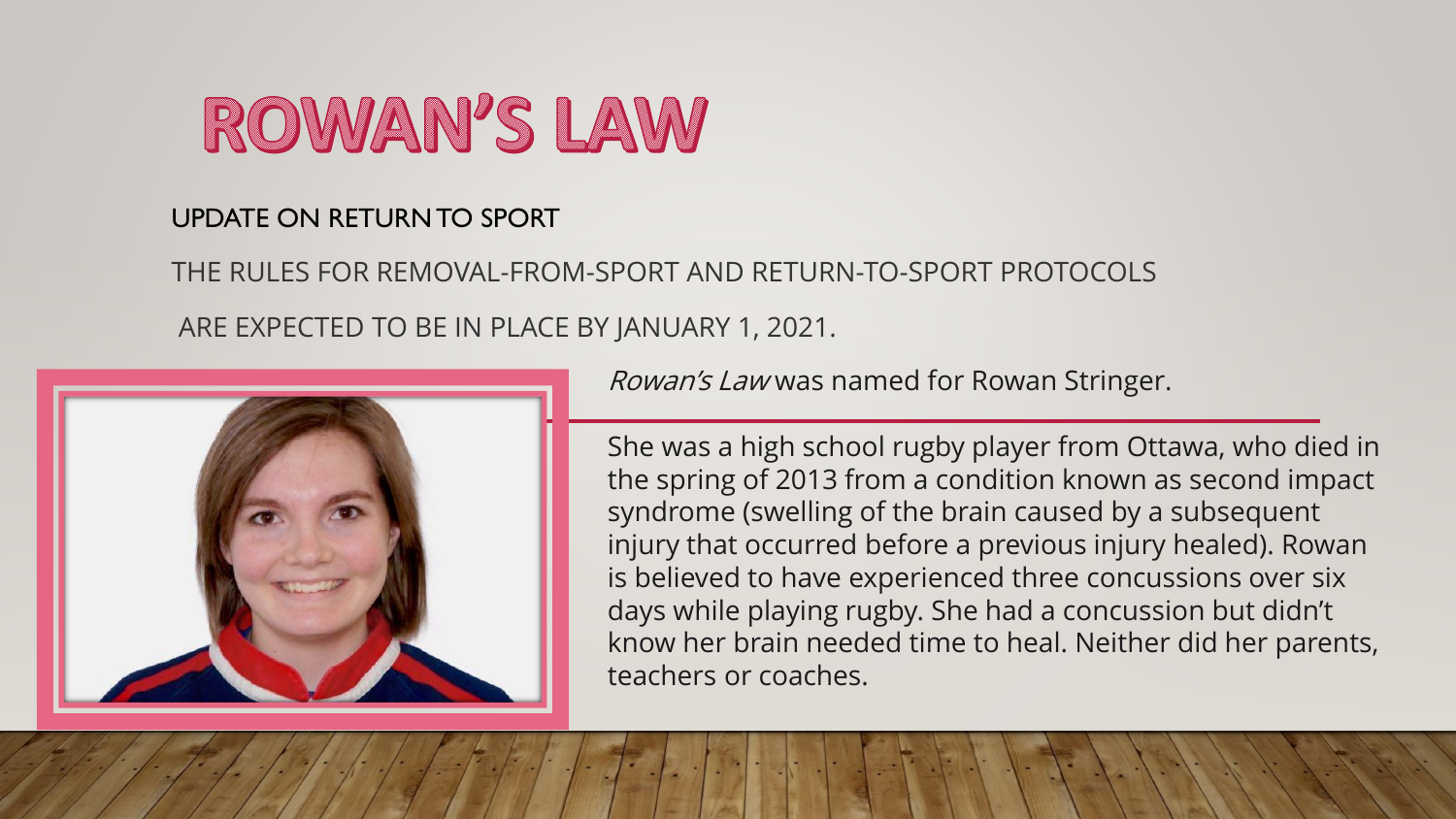## **What is Rowan's Law?**

Rowan's law is a concussion awareness program that was mandated by the Ontario Government.

#### **Step One:**

The rules requiring the review of Concussion Awareness Resources and Concussion Codes of Conduct came into effect on July 1, 2019.

#### **Background:**

Bill 193, Rowan's Law (Concussion Safety) 2018, imposes various requirements on sports organizations in Ontario, to ensure greater awareness of concussion risks and necessary protocols among sports participants, parents, guardians, teachers, coaches and operators.

All sport organization were required to have a policy in place, which meant that last fall all ski resorts developed their policies and procedures and activated them during the 2019/20 season.

#### **Step Two:**

The rules for removal-from-sport and return-to-sport protocols are expected to be in place by January 1, 2021.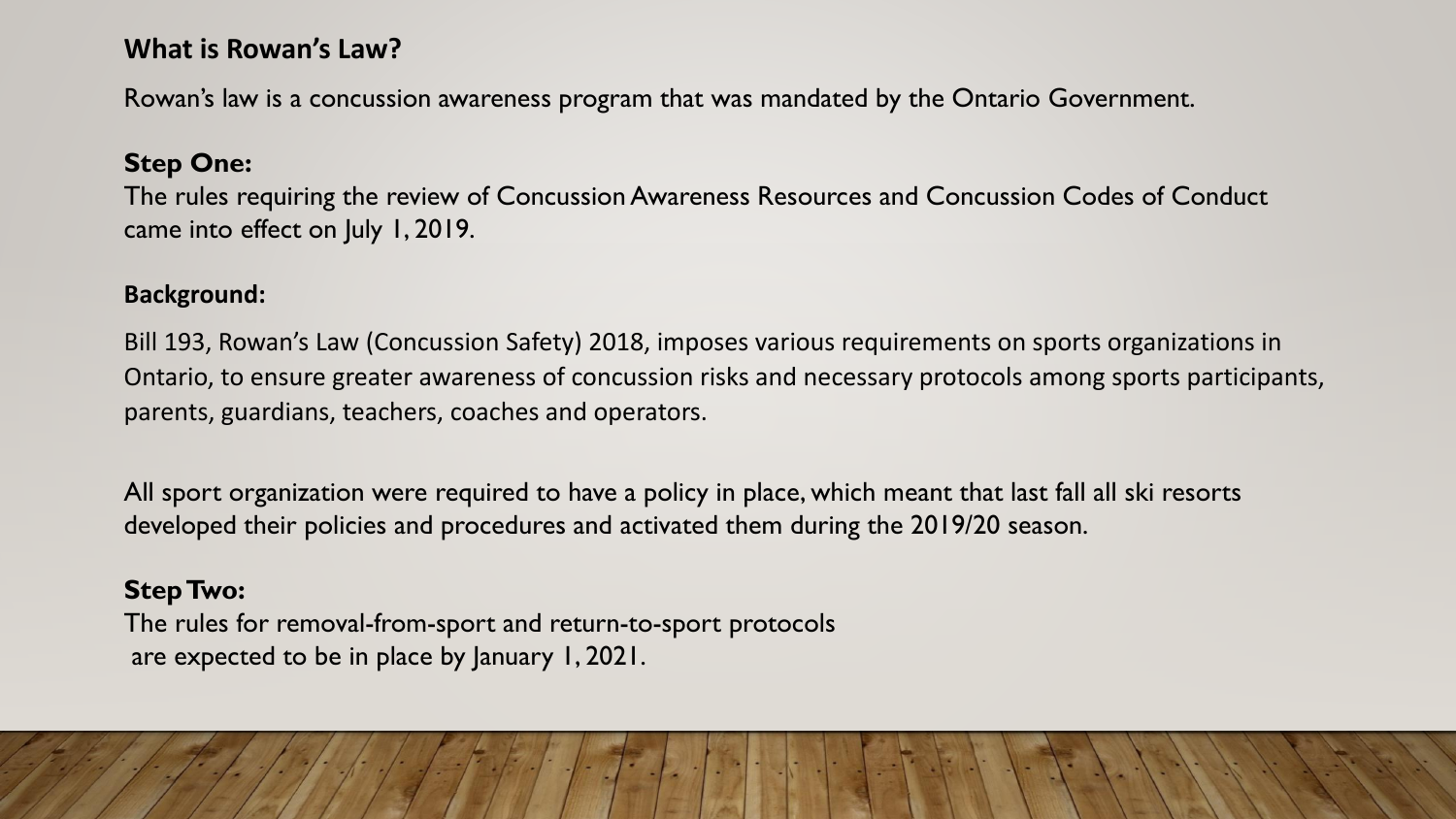# Requirements for Sport Organizations As per the Ontario Government

1. Ensure that athletes under 26 years of age,\* parents of athletes under 18, coaches, team trainers and officials confirm every year that they have reviewed Ontario's Concussion Awareness Resources

- 2. Establish a Concussion Code of Conduct that sets out rules of behaviour to support concussion prevention
- 3. Establish a Removal-from-Sport and Return-to-Sport protocol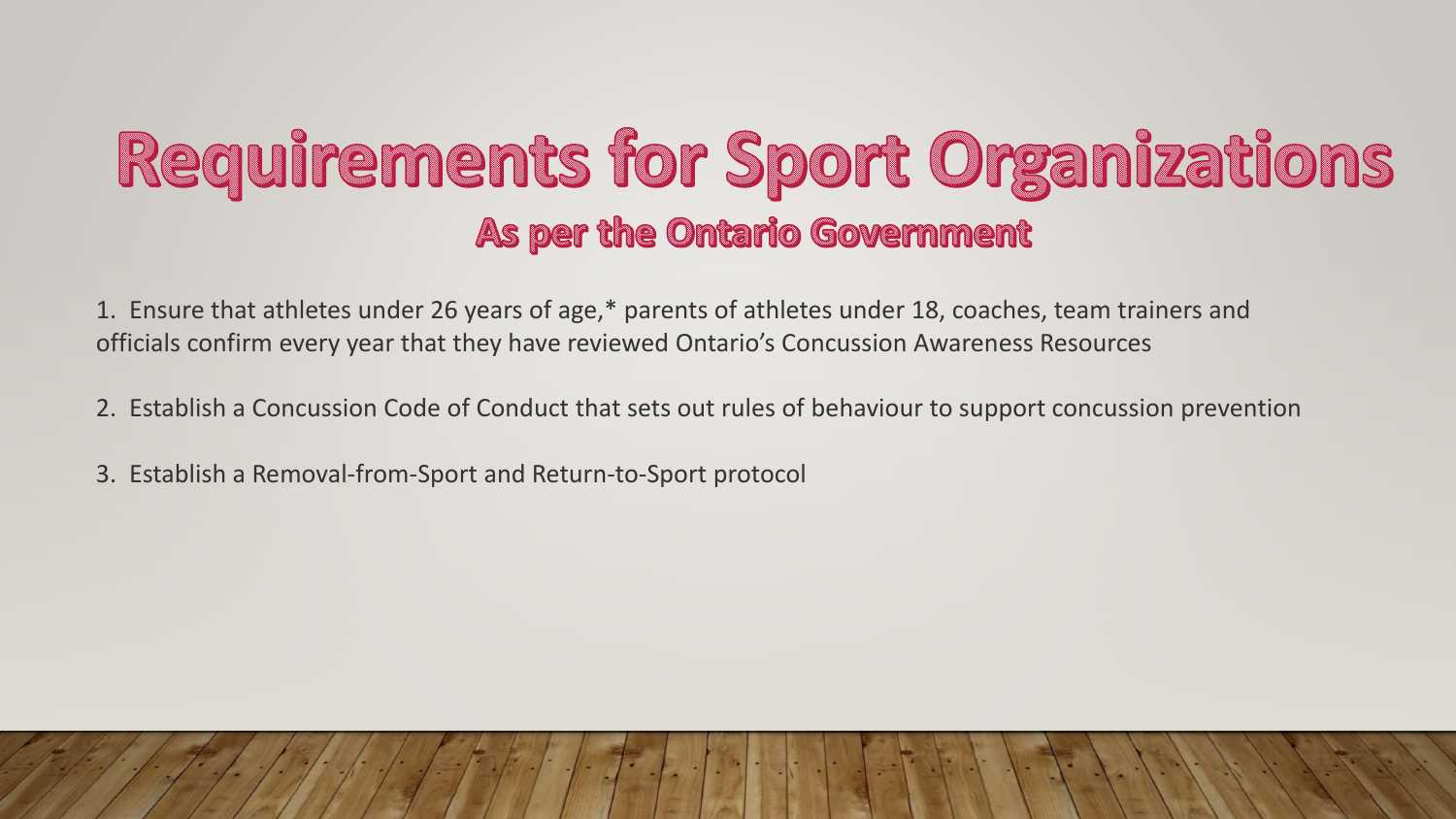# What does this really mean?

A concussion can only be diagnosed by a medical doctor or nurse practitioner.

Concussions can be caused by a direct blow to the head, face or neck or by a blow to the body that transmits a force to the head that causes the brain to move rapidly within the skull.

Concussions can occur even if there has been no loss of consciousness. Injuries from concussions may lead to "second impact syndrome". This is a rare condition that causes rapid and severe brain swelling and often catastrophic results, when an athlete suffers a second concussion before s/he is free of symptoms sustained from the first concussion. ( This is what happened in the case of Rowan Stringer.

#### **The result?**

Most of us are not in a position to identify a concussion or to address when a participant is cleared to return to sport.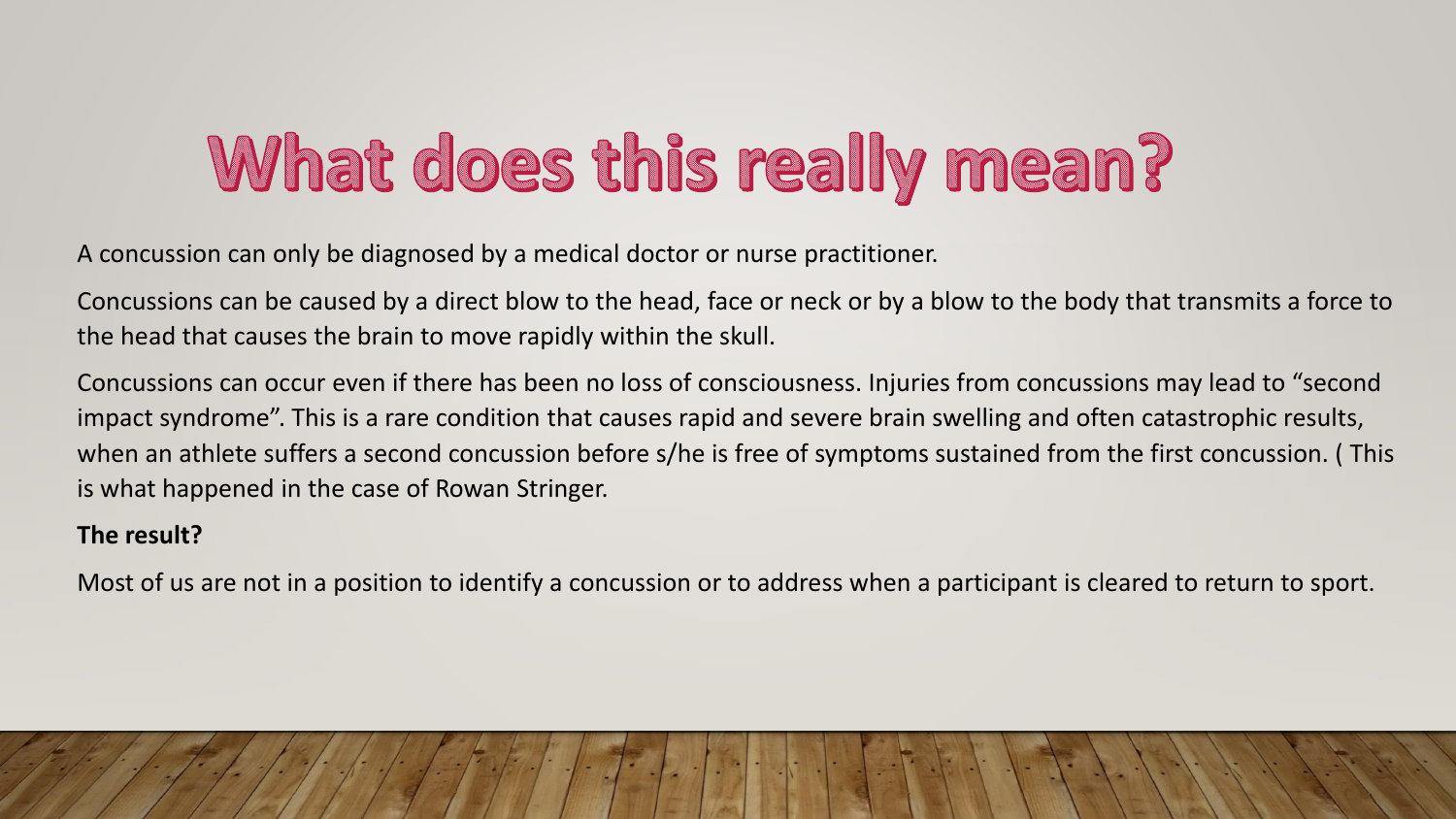# How did we implement the program?

### **1 st We established a club policy:**

This policy has been put in place to communicate XYZ Ski Club's expectations and guidelines since the health and well-being of our program participants/athletes is of our paramount concern.

**2 nd We developed a concussion awareness program:** Education on concussion awareness was added as an additional step to the registration process and a confirmation of their reading was a required action to move into program registration.

### **3 rd We identified responsibilities** *Parent or Guardian Responsibilities:*

If an athlete/student has sustained a head injury and has been examined by Ski Patrol but not sent for further medical attention the Parent/Guardian must be provided with a **Head Injury Caution Form** and the responding ski patroller must inform the program administrative staff, program head or Program Manager.

If further medical attention is required, the athlete should be examined by a medical doctor or nurse practitioner as soon as possible that day.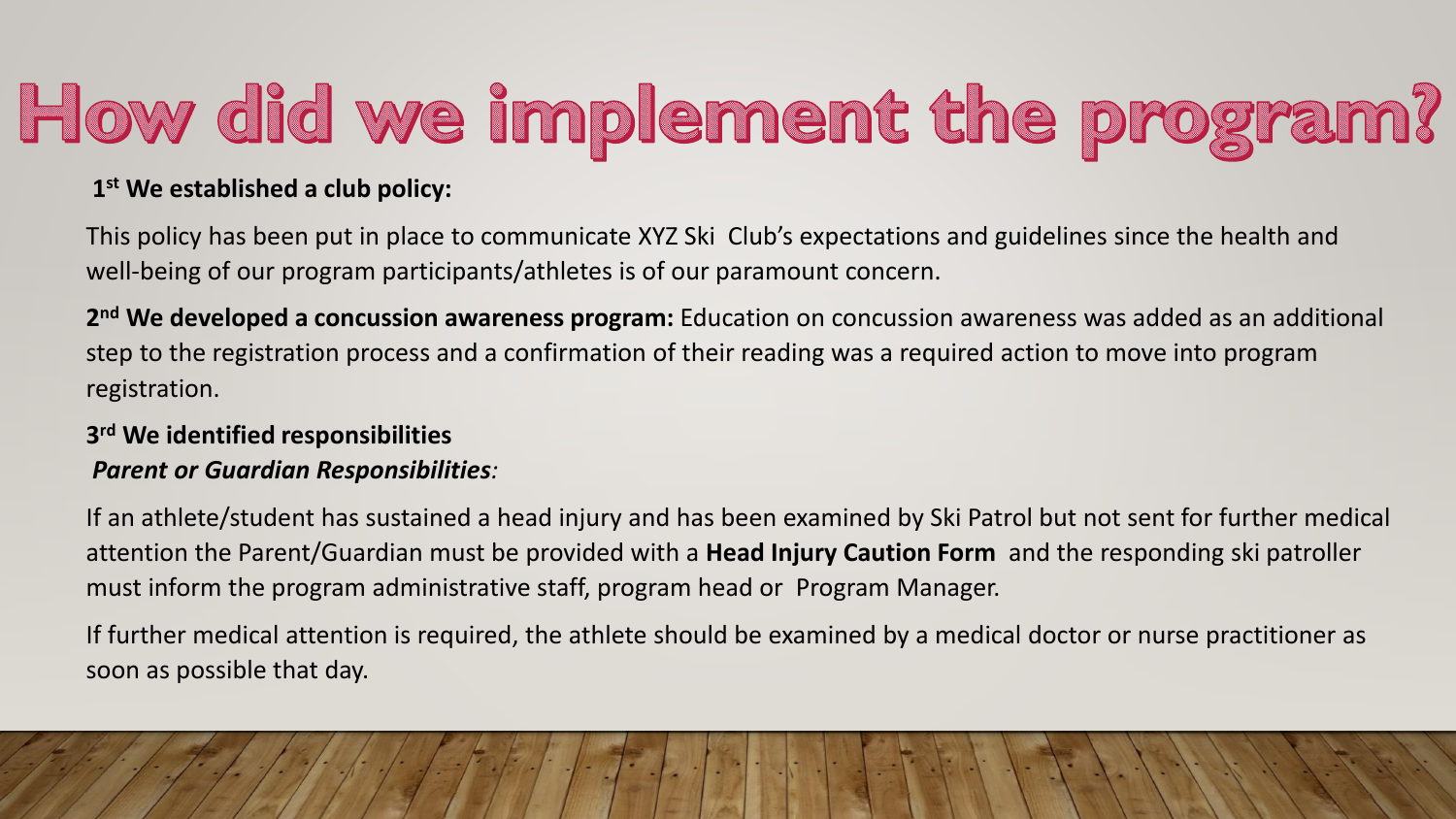#### *Athlete/Participant Responsibility:*

Athlete/Participants must immediately inform their instructor/coach/supervisor of any signs or symptoms of a concussion and remove themselves from the program/training.

Athlete/Participants who witness other athletes/participants with signs or symptoms of a concussion must encourage them to remove themselves from play and inform the instructor/coach/supervisor.

### *Coaches/Pros and on hill staff; (race crew and ski patrol, lift operations)*

The on hill staff working with athlete/participants were educated on concussion awareness through our on-line training.

#### **4 th We developed a process for documentation and removal from sport:**

If an athlete has a confirmed concussion, they will be unable to participate in programs until medical clearance permits them to "Return to Sport" and must provide a Doctor's Clearance Letter to the program's administration, program head or Alpine Program Manager.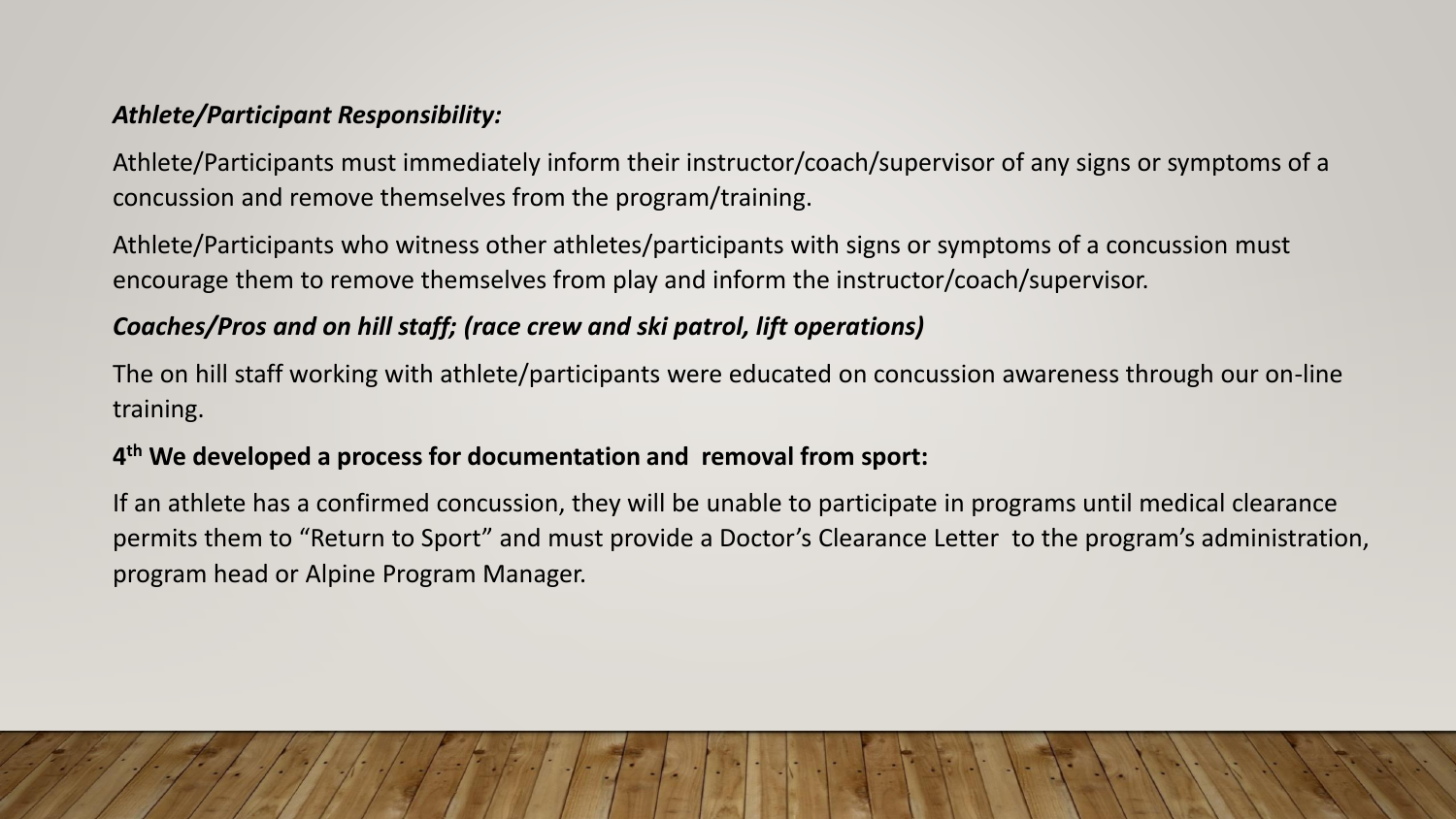#### **HEAD INJURY CAUTION FORM**

Any head injury should be treated seriously. Occasionally, serious, unexpected and life-threatening internal bleeding may develop in the next 24 to 48-hour period.

Due to this, careful observation over this period is advised. This involves waking the patient every two hours for the 24-hour period following the incident and advising his/her physician immediately if any of the following develop:

- 1. Abnormal drowsiness
- 2. Persistent vomiting or nausea
- 3. Confusion as to time, place and name
- 4. Severe headache
- 5. Abnormal twitching of limbs
- 6. Squinting, crossed yes or double vision
- 7. Dripping fluid from nose or ears
- 8. Weakness of an arm, or dragging of a foot or leg
- 9. Stiff Neck

Immediately contact an EMERGENCY ROOM or PHYSICIAN if worried in any way about the patient's condition.

#### **HEAD INJURY CAUTION FORM**

Date: \_\_\_\_\_\_\_\_\_\_\_\_\_ Time: \_\_\_\_\_\_\_\_\_\_\_\_\_ mm/dd/yy hh/mm (24 hr)

**I have read and understand the above instructions on head injuries.**

Patient, Parent or Guardian Name (print) Signature

| Patroller Name (print) |  |
|------------------------|--|
|------------------------|--|

 $\overline{\phantom{a}}$  , and the contribution of the contribution of the contribution of the contribution of the contribution of the contribution of the contribution of the contribution of the contribution of the contribution of the

\_\_\_\_\_\_\_\_\_\_\_\_\_\_\_\_\_\_\_\_\_\_\_\_\_\_ \_\_\_\_\_\_\_ \_\_\_\_\_\_\_\_\_\_\_\_\_\_\_\_\_\_\_\_\_\_\_\_\_\_\_\_\_\_

Patroller Name (print) # Signature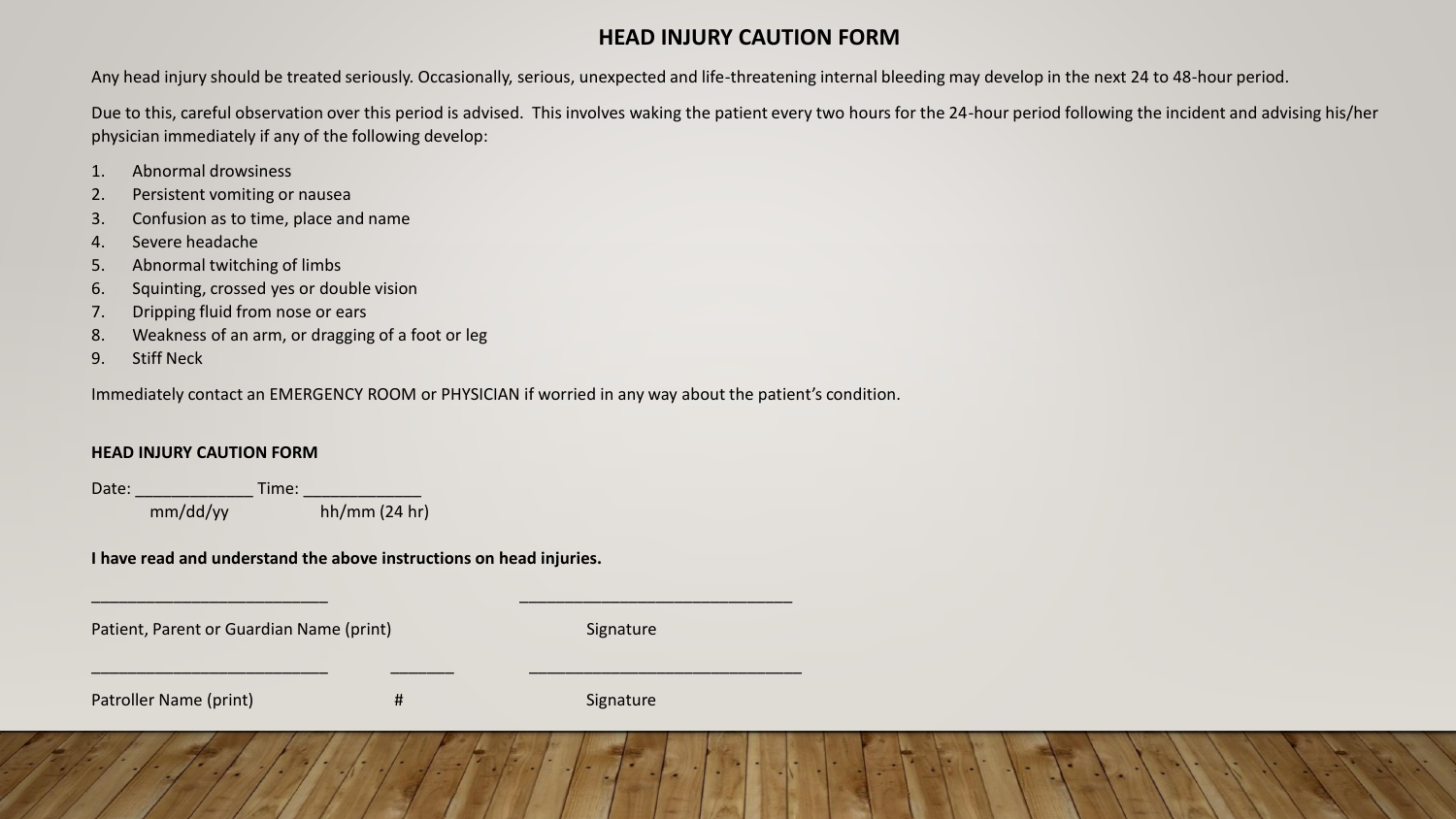#### **MEDICAL ASSESSMENT LETTER**

Date: \_\_\_\_\_\_\_\_\_\_\_\_\_\_\_\_\_\_\_\_\_\_\_\_\_\_\_\_\_\_\_\_\_\_\_

Athlete's Name: \_\_\_\_\_\_\_\_\_\_\_\_\_\_\_\_\_\_\_\_\_\_\_\_\_\_\_

To Whom it may concern,

Athletes who sustain a suspected concussion should be managed according to the Canadian Guideline on Concussion in Sport. Accordingly, I have personally completed a Medical Assessment on this patient.

#### **Result of Medical Assessment**

\_\_ This patient has not been diagnosed with a concussion and can resume full participation in school, work, and sport activities without restriction.

\_\_ This patient has not been diagnosed with a concussion but the assessment led to the following diagnosis and recommendations:

This patient has been diagnosed with a concussion.

\_\_\_\_\_\_\_\_\_\_\_\_\_\_\_\_\_\_\_\_\_\_\_\_\_\_\_\_\_\_\_\_\_\_\_\_\_\_\_\_\_\_\_\_\_\_\_\_\_\_\_\_\_\_\_\_\_\_

\_\_\_\_\_\_\_\_\_\_\_\_\_\_\_\_\_\_\_\_\_\_\_\_\_\_\_\_\_\_\_\_\_\_\_\_\_\_\_\_\_\_\_\_\_\_\_\_\_\_\_\_\_\_\_\_\_\_

The goal of concussion management is to allow complete recovery of the patients' concussion by promoting a safe and gradual return to school and sport activities. The patient has been instructed to avoid all recreational and organized sports or activities that could potentially place them at risk of another concussion or head injury. Starting on (date), I would ask that the patient be allowed to participate in school and low-risk physical activities as tolerated and only at a level that does not bring on or worsen their concussion symptoms.

Other comments:

Thank-you in advance for your understanding.

Yours Sincerely,

Signature/print M.D./N.P.

(circle appropriate designation)